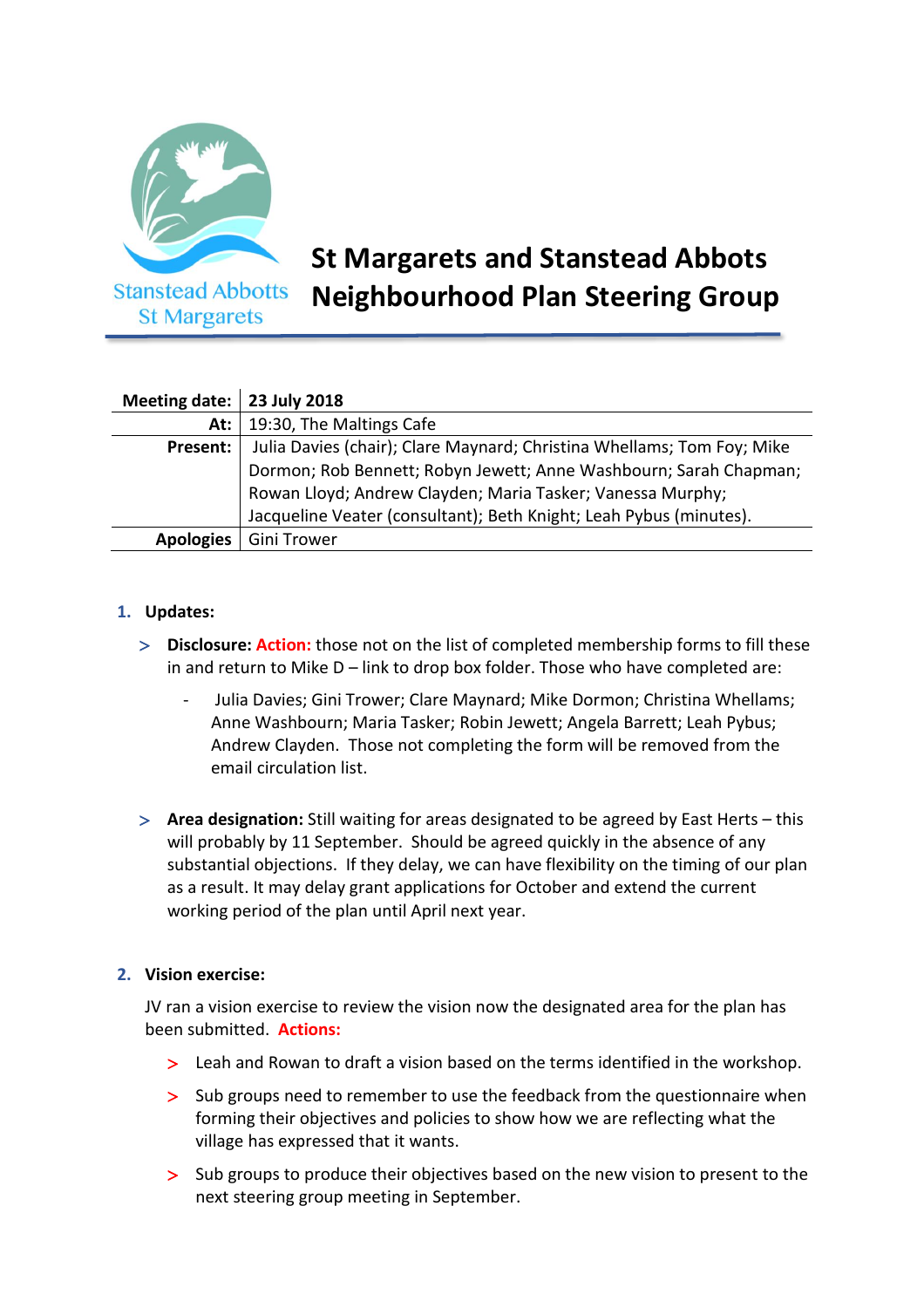### **3. Sub group updates**.

- Mike Dormon has agreed to lead work on economy and businesses along with Beth Knight and Andrew Clayden. **Actions:** 
	- Andrew to also mention this group to David Jupp as he may wish to be involved.
	- > Leah to add to circulation if anyone would like to join the group also
- It was agreed going forward that each sub-group would provide a very brief update at each meeting from each group, flagging key progress and where work is off track. Concerns should be added to the agenda in advance of each meeting for wider discussion, with sub-group leads to let JD/LP know ahead of the meeting. More in depth presentations from sub groups will be arranged as required – jointly where necessary against key milestones in the plan.

### **4. Summary of position with the East Herts District Plan**

The EH plan is being threatened with judicial review from two sources. Objection is partly based on a belief that the housing need figures stated are too high. This is a similar situation as that faced by situation as Stevenage with the danger that the district is left with no plan, leaving developers open to come in with planning applications and build on green belt if there is much more delay.

As East Herts is our development area, JV recommended that someone from EH comes along to talk to us. JV suggested George Pavey who is connected with the neighbourhood plan side of work and is interested in our ideas of community housing. The group agreed.

#### **5. Comms group:**

The comms group asked for confirmation on the stakeholder map. Some group members had stakeholders to add still. **Action:** everyone to double check and let VM know when they are done so this can be finalised.

**Action:** Sub-groups that have not fed back on the questionnaire to do so.

**Design**: It was agreed that the questionnaire needed to look professional if people were to be encouraged to complete it. There will be one questionnaire per household, with an online version if households want to fill in more than one questionnaire. This will limit the amount of manual data entry required from paper forms. There will be drop off points in the village for competed questionnaires, that will be secured to comply with GDPR regulations.

**Circulations**: It was suggested that leaflets be handed out (e.g. at the station/car boot) to raise awareness of the questionnaire to encourage people to complete it. Volunteers will be needed to give the questionnaires out. While the option for posting out the questionnaires with the Parish newsletter was considered, it was decided that this should be kept separate.

Other community events to hand out leaflets on the plan and how to fill in a questionnaire.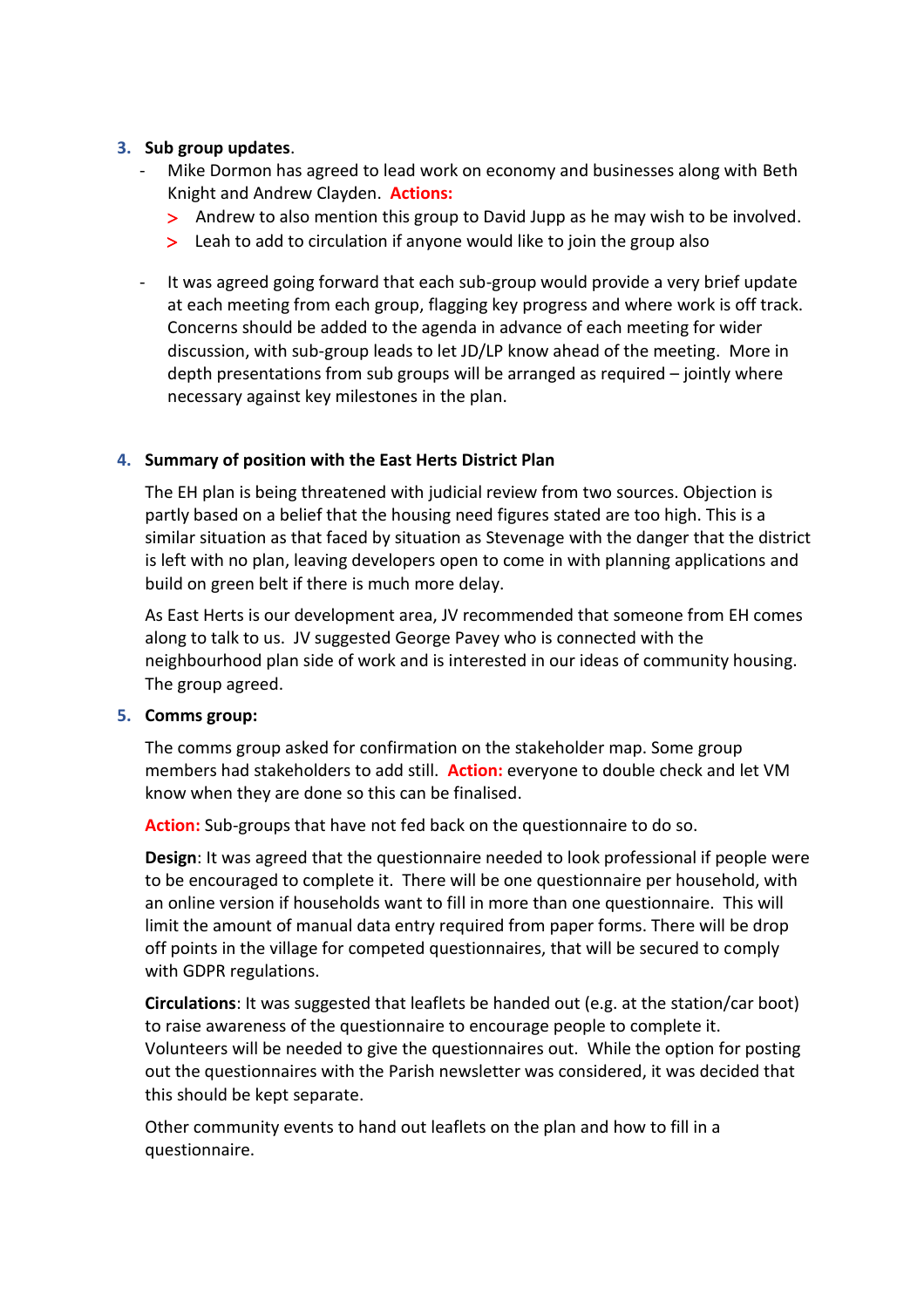Looking for volunteers to visit groups within the community as part of engage and to organise the open day. A nominee from each sub group to join the comms group to organise. VM to find next day and email it out so people can attend.

### **Actions:**

- JV to look at two options need to find another. Graphic designer down by riverside? AC to enquire with his contacts. Beth may also know and will enquire.
- > MT to look into whether there is a map from the house-to-house drop conducted in the context of the quarry protest.
- > AC to email Katrina Dukes.

## **6. Project plan:**

- To combine the late September/October open day with the questionnaire going out to promote the questionnaire, avoiding holiday times.
- Call for sites: **Action:** Housing sub-group to send out a call for sites notice to see whether people have sites they want to put forward for development.
- Site evaluation criteria are needed for all of the individual sites being put forward. **Action:** JV to share with the housing group other examples. These can be quite complicated but can be simplified. There is an option for getting locality to come and help with this to provide technical advice (we can request once we have area designation agreed). JV recommended that the technical advice was to audit what we do so that we retain control.
- **Green environment**: Ruth (works with JV) is up to date on local green/recreational spaces and developed the assessment criteria for green spaces. **Action:** LP to invite Ruth to the next ecology group on 17 August. AW to attend from the perspective of community spaces as there will be overlap.
- **Historical group:** waiting for info from Historic England lists of graded 1-3 buildings. HE are keen to list buildings that are important to communities that fit their criteria – e.g. signal box if it isn't already...
- Action: JV to separate out economy and infrastructure into two groups in the project plan.
- Policy writing will begin from April August 2019. Other sections of the Neighbourhood plan can be written while policies are developed, with some parts of the plan and supporting documents will be written by JV and Ruth.
- We will need a scoping report which we will use to consult with agencies to determine if a full Strategic Environmental Assessment (SEA) is needed. The scoping report will enable us to get a sense of where there may be objections to the final plan.
- Time has been built in to the current plan to ensure we can consult with the three parishes properly.
- **September 2019 –** this will be the date for the pre-submission statutory consultation prior to submission to EH (Statutory consultations must all be six weeks.) This is the time when the community can say what they object to and have